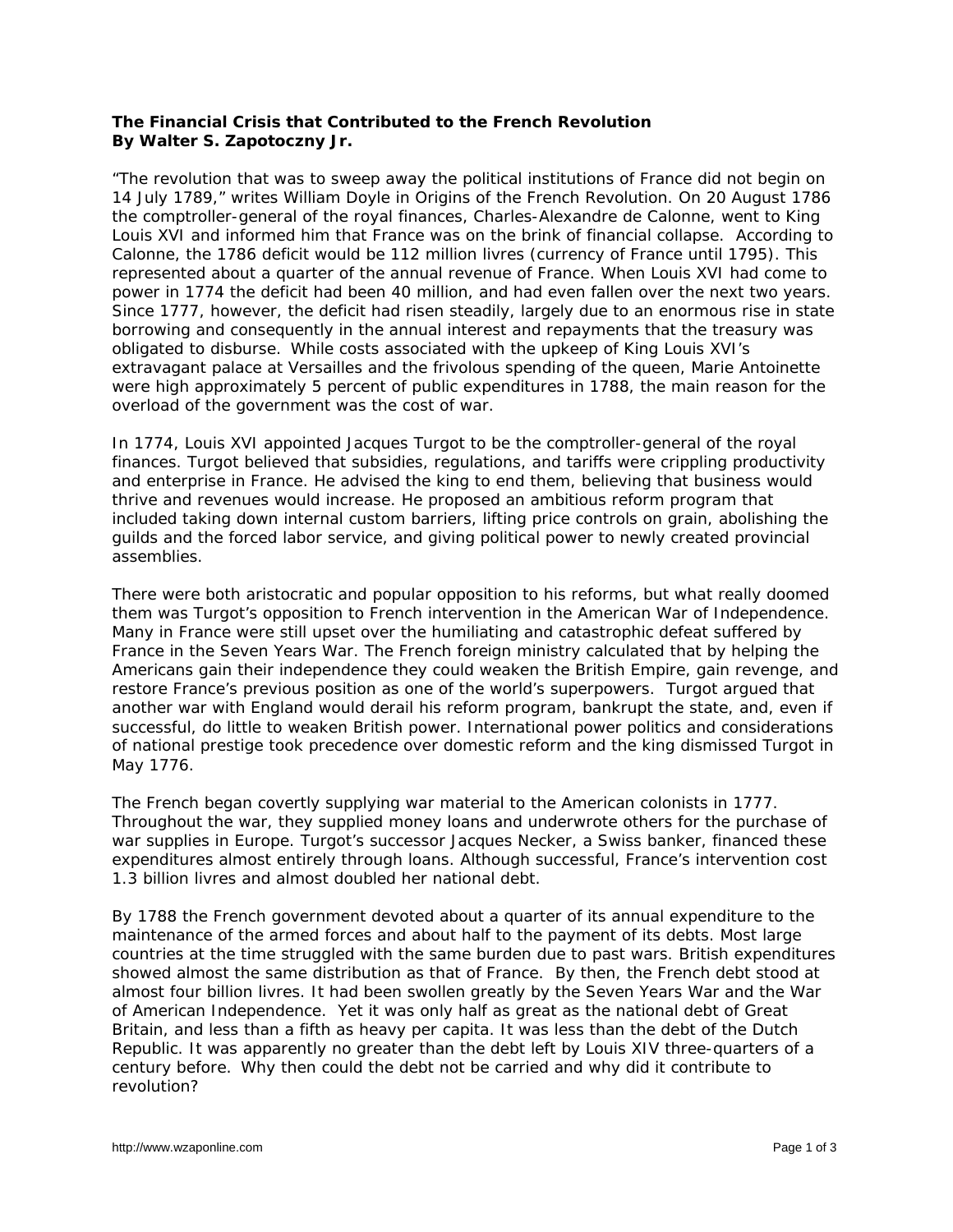The French debt could not be carried for the simple reason that the revenues fell short of the expenditures. This was not due to national poverty but to the tax exemptions and tax evasions of the privileged classes and the complications in the fiscal system, or lack of it. Much of what taxpayers paid never made it into the hands of the Treasury. The most important tax, the *taille*, was generally paid only by the peasants. The tax was imposed on each household and based on how much land it held. Nobles were exempt by virtue of their class privilege and office holders and bourgeois obtained exemptions in various ways. The church too insisted that its property was not taxable by the state. Its periodic gifts to the king, though substantial, were less than might have obtained from direct taxation of the church's land. Therefore, although the country was prosperous, the government treasury was empty. A long series of responsible persons had seen the need for taxing the privileged classes. Necker made moves in the same direction and, like his predecessors, was dismissed. Between 1777 and 1781 he raised 520 million *livres*. The return on investment for most of the money borrowed was up to 10 percent per year, leading to a harmful expense to the state.

Necker's successor, Calonne came to even more revolutionary conclusions, as the crisis mounted. A number of options are available to governments in times of financial crisis. Unfortunately for Calonne, most options were not available to him. One option would have been to effect economics. Calonne presented to the Assembly of Notables a number of money-savings proposals, but none of the major items of public expenditure could be reduced. The greatest expenditure was debt service which, could only be reduced by reducing the capital of the debt. He established a sinking fund in 1784 in the hope of paying off 3 million *livres* a year.

The second major item of public expenditure was the armed forces. This could only be reduced at the cost of threatening France's position during a time of international uncertainty. Another possibility of affecting the national debt was to raise taxes. According to Doyle, "France already thought of itself as one of the most highly taxed nations in Europe." In 1749, a new tax, *vingtieme*, of 5 percent on property was introduced. It proved to be a permanent tax. In 1756 the land tax was doubled and it too became permanent. Doyle goes on to explain the third *vingtieme* that was levied:

> Between 1760 and 1763, the most costly period of the Seven Years War, a third *vingtieme* was levied; and in 1782, it was reintroduced With the assurance that it would end three years after peace was concluded. That moment came at the end of 1786 and this imminent fall in revenue was another of the factors which led Calonne to confront the crisis when he did.

In 1786 he produced a program in which enlightened despotism was tempered by a modest resort to representative institutions. He proposed, in place of the *taille*, a general tax to fall on all landowners without exemption, a lightening of indirect taxes and abolition of internal tariffs to stimulate economic production. He proposed a confiscation of some properties of the church and the establishment of provincial assemblies in which landowners, nobles, clerical, bourgeois, and peasants would be represented without regard to estate or order. He thought these initiatives would interest the propertied classes in the government.

One reason it took Calonne so long to come up with a reform program was due to the lack of a central treasury. Doyle writes, "Most of the state's finances were handled by independent financiers who had bought the right to handle government revenues." These independent financiers often lent the government their own money and the king found himself borrowing and paying interest on the state funds.